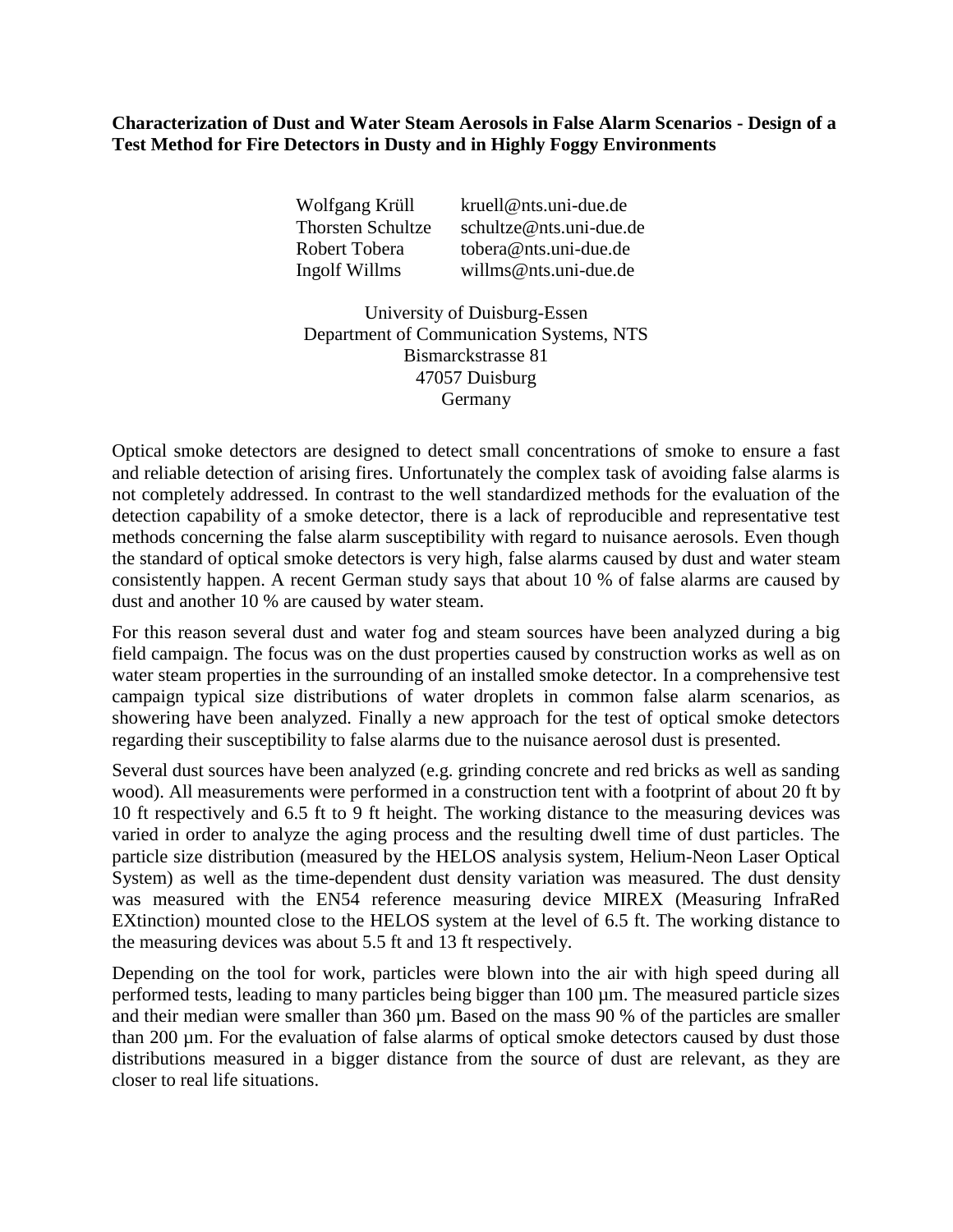Designing a test procedure for the evaluation of the behavior of smoke detectors in non-fire situations the focus should be on dust particles smaller than 100 μm because it is well known that particles > 100 μm settle down very fast. The analysis of dust properties caused by construction works in comparison with standardized test dusts showed that e.g. the quartz-free vacuum cleaner test dust DMT Dolomite 90 as test dust matches the specifications. 99 % of the particles are smaller than 100 μm, 90% are smaller than 50 μm and 10% are smaller than 2 μm. DMT Dolomite 90 test dust consists of particles in the same range as the ISO test dusts. It covers the whole dust range of "ISO ultrafine" (A1) and "ISO fine" (A2). However it shows the advantage of being quartz-free.

The presented test apparatus is a very helpful and important tool for developers as well as for system designers giving the possibility of performing reproducible and well characterized dust tests. It will find its application in the field of detector development, detector calibration, and having now a quantitative decision criterion to find the optimal detector for a specific scenario.

The test apparatus consists of a test duct, an aerosol generator (Palas RBG 1000), a bipolar corona discharger to neutralize the charge of the generated dust and to reduce the dust accumulation at the channel walls, the obscuration meter (Lorenz AML) and a LabView software for controlling and timing of the aerosol generator. The duct consists of two concentric stainless steel rings with a diameter of 12 in and 24 in respectively and a linear connection between the left and right semi-circles, the cross-section is 6 in  $\times$  6 in. The flow velocity of 1 m/s is generated by an encapsulated motor with a mounted airscrew.

Based on the EN54 test-standard for the directionality or the response behavior of a smoke detector the increase of the aerosol concentration was set in the range  $0.015 \le \Delta m / \Delta t \le 0.1$  (dB  $m^{-1}$  min<sup>-1</sup>). Due to the implemented feed control, a linear slope of the dust concentration in the test apparatus could be achieved, similar to smoke tests according to EN54. Typically the increase is about 0.06  $\text{dB m}^{-1}$  min<sup>-1</sup> to simulate a slowly increasing pollution. On the other hand, construction works close to an optical smoke detector may cause a fast increasing dust exposure. For this reason a second linear increasing ramp of  $0.5$  dB m<sup>-1</sup> min<sup>-1</sup> was implemented.

The development of a test apparatus for the evaluation of the behavior of smoke detectors in nonfire situations is a first step to provide an important tool for developers as well as system designers. Due to the fact that dust is the major source of false alarms in airborne applications the developed test apparatus became part of a test standard for optical smoke detectors in aircraft applications. The main topics of the developed test apparatus have been adopted by the Aerospace Standard AS 8036. The goal is that no alarm or at least a much later alarm shall occur as a result of normal dust present at the detectors' location. This standard specifies minimum performance standards for optical smoke detectors intended for use in protecting aircraft cargo compartments, galleries, electronic equipment bays and other similar installations.

The second part of the presentation describes an investigation of typical false alarm scenarios for smoke detectors produced by water aerosols and introduces an apparatus for testing detectors in a high humidity environment with suspended fog.

The particle size produced by the showering process was analyzed in a second extended field campaign. A common shower cubicle with the size of 6 ft x 6 ft was used. The particle size distribution of water aerosols was measured by the HELOS measuring system and the light extinction by the MIREX device at detector position in a height of 7.5 ft. The aerosols were measured in two different distances from the bathroom door (3 ft and 6 ft). Before the